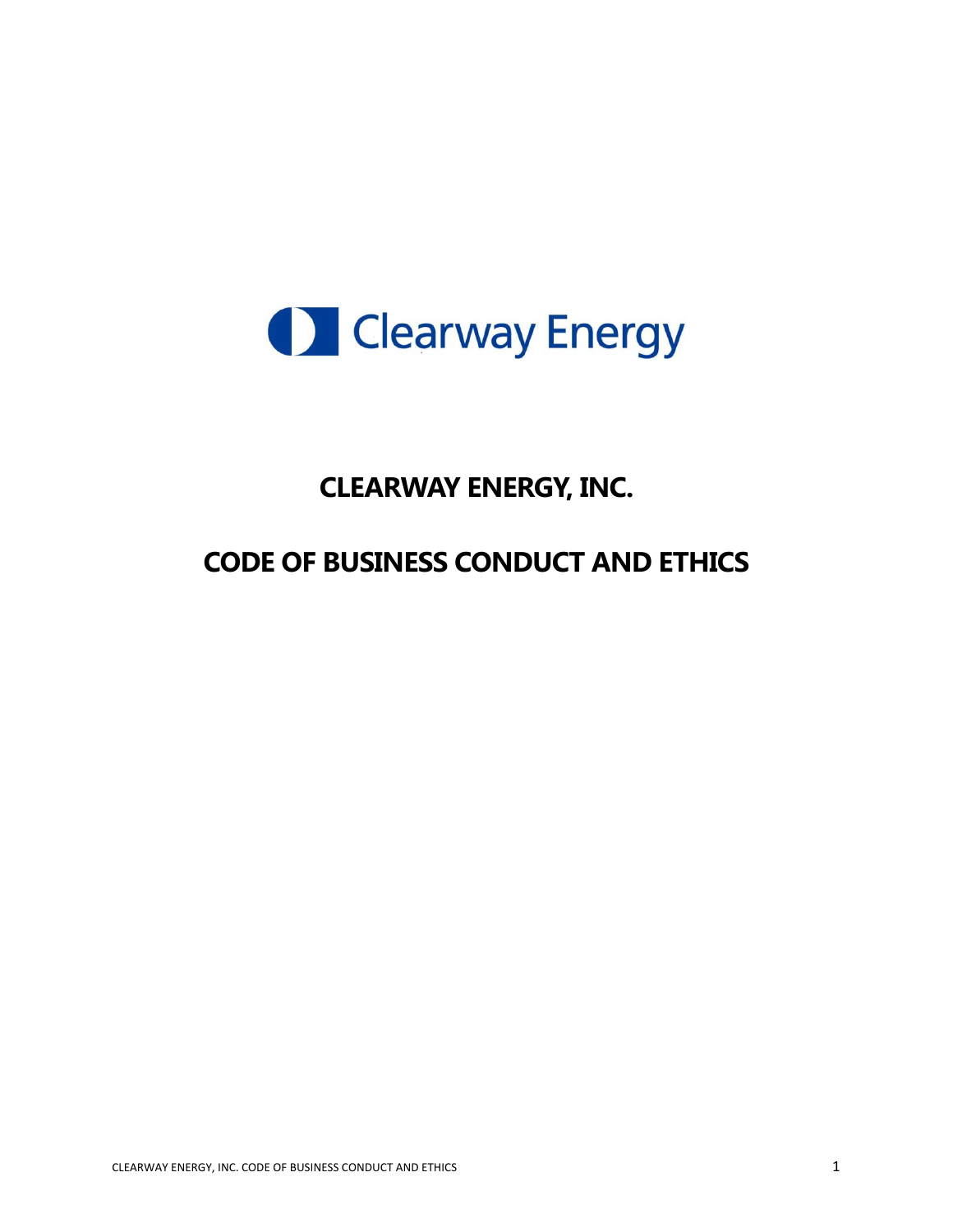# Our Code

#### What's the purpose of our code?

At Clearway Energy, Inc. ("Clearway"), we're on a mission to deliver to our shareholders, our fellow employees, and ourselves, the best possible company we collectively can create. To do so, we need to work as a single team, with unified, exemplary standards for how we make decisions and conduct our business. This means that all of us – every Clearway employee and director – must share Clearway's values:

- *Quality*
- *Respect*
- *Possibility*

And each employee and director must also embrace our operating principles:

- *Safety & Health*
- *Integrity*
- *Accountability*
- *Continuous Improvement*
- *Teamwork*

Our values and our operating principles underlie our ethical decision making and are the foundation of our culture.

Our Code of Business Conduct and Ethics (the "Code") is a guide, translating our values and operating principles into the standards of behavior we expect from one another. It also provides guidance on solving problems, finding answers and communicating concerns, and it covers not only all of us who work at Clearway, but also our contractors, consultants and agents. In addition, we expect all the companies with which we do business to share, respect and act consistently with our Code.

Not every workplace situation will be covered by this Code or a relevant company policy. That's when our values and shared understanding of our mission need to guide our decision-making. If you're unsure about a situation you face, talk to your supervisor, a colleague, a mentor or any member of the Legal or Human Resources departments, or you can call the Ethics Helpline. We often make our best decisions collaboratively.

In rare cases, applying a Code provision or a policy may not seem like the right thing to do. If you're unsure, seek guidance. Only the General Counsel can decide to waive or modify a particular provision.

#### Our commitment to each other

The strength of our company depends on our promise to each other to live by our values and operating principles as we go about the tasks of fulfilling our mission and acting as stewards for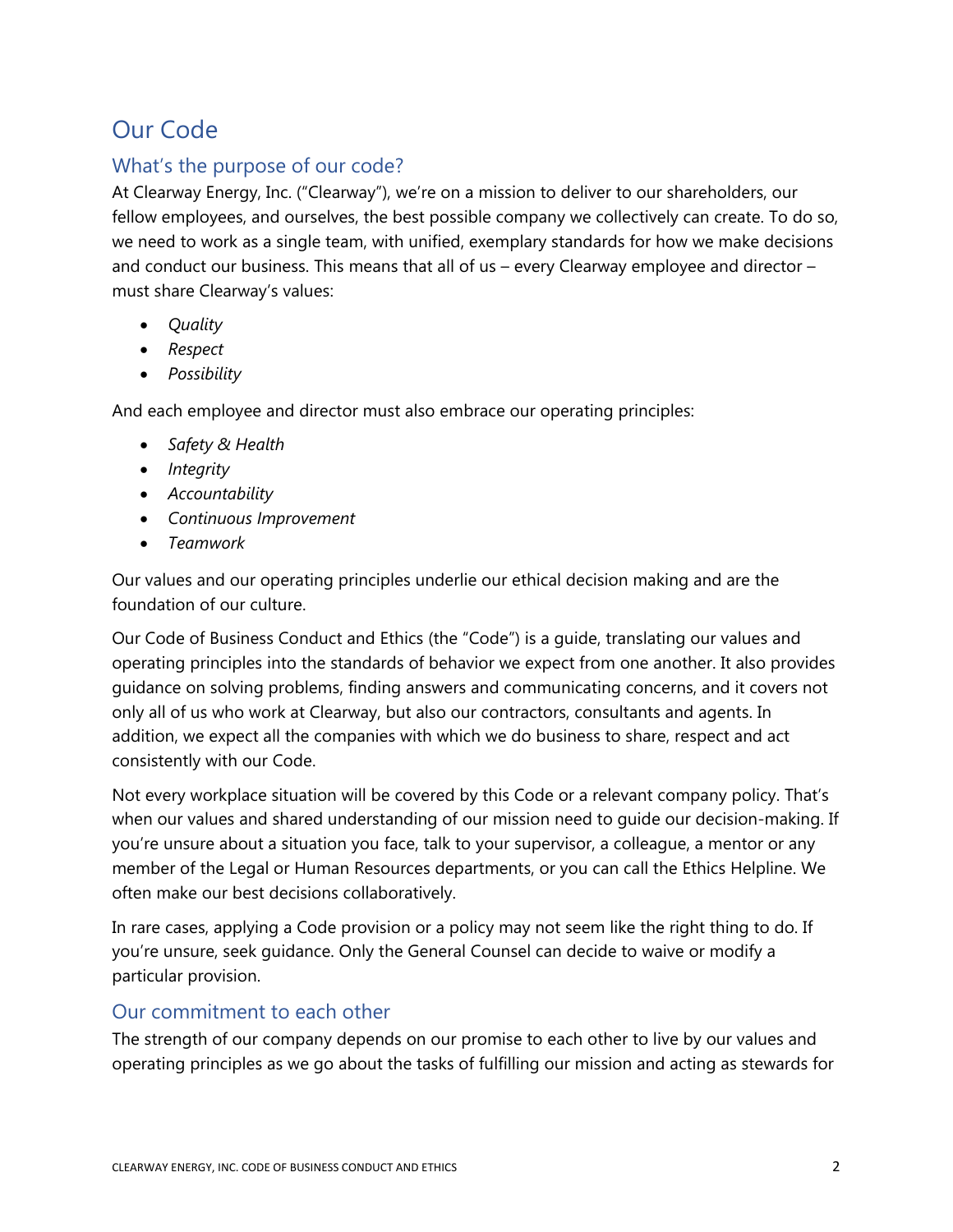our shareholders. That promise is reflected in this Code, and when we are guided by the Code we ensure:

- An ethical business culture that includes working collaboratively with a spirit of trust
- Compliance with applicable laws and regulations, as well as this Code
- A safe, fair and respectful workplace
- A positive work environment free of harassment, bullying and intimidation
- That decisions are made in the best interests of our company, without personal conflicts or bias
- Confidence that reports of all kinds, made in good faith, will be taken seriously and investigated appropriately and that those reporting will not face retaliation

Because our business is as dynamic and complex as the world around us, the Code can't address every situation we face. But it can help us make principled decisions, reflecting who we are and where we're headed. There are many components to sound decision making, like properly identifying the problem or question, brainstorming a wide range of possible solutions and carefully gauging the range of probable outcomes. All our business decisions also require careful consideration of the ethical aspects of the solutions and the degree to which they reflect our values and operating principles.

- **Start with our vision and mission.** Ask yourself whether your approach to whatever decision or challenge you're facing will help create the best possible company that we can collectively create — with the goals of doing good by our customers, our shareholders, our communities, our environment, and our people. Of course, many of the day-to-day choices we face don't address these goals directly, but those choices can affect the strategic or tactical steps we're taking in support of that vision and mission, and you should examine your decisions in that light.
- **Next, consider our values.**
	- 1. **Quality.** We build to last our projects, our partnerships, our people, and our business.
	- 2. **Respect.** We consider perspectives from all directions, value backgrounds of all kinds, strive to understand, and communicate thoughtfully.
	- 3. **Possibility.** We seek to realize the potential in our people, our partners and our projects.
- **And, consider our operating principles**.
	- 1. **Safety & Health.** In the field and in the office, we always put first the well-being of our people, our neighbors and our environment.
	- 2. **Integrity.** We do what's right in our work, and we say what's right with our words.
	- 3. **Accountability.** We own our responsibilities and the outcomes of our actions, face our challenges and seek help where we need it to meet them, and find a way to just get it done.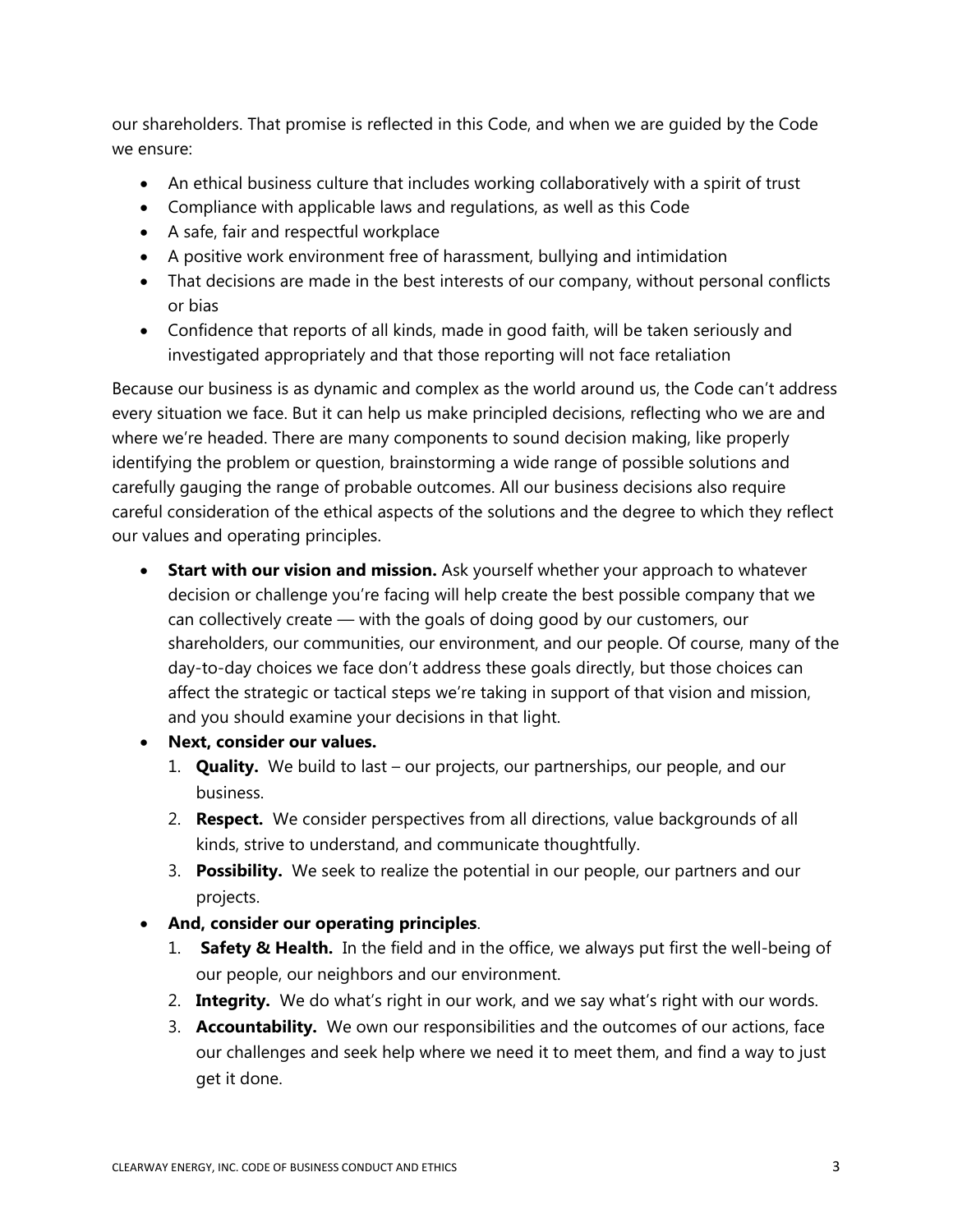- 4. **Continuous Improvement.** We recognize there's no such thing as perfect in the real world, but we embrace opportunities to learn and change, always making progress towards a better company.
- 5. **Teamwork.** We seek opportunities to collaborate, looking to get the most out of everyone around us, celebrating successes and sharing setbacks, and accomplishing all the more for it.
- **Then, consider the highly regulated nature of our business.** Are any of your solutions prohibited by law or regulation? Do any of them involve additional compliance requirements, such as filings or approvals? If you aren't certain, have you asked the right people the right questions?
- **Finally, look to the Code.** Does it provide specific guidance on your situation? Does it give you tools or resources to understand your circumstances better? If you need help in making the decision or facing the challenge, go get it.

Making every choice with integrity, in furtherance of our mission and based on our values, is our company at its best.

# The Journey Toward Participation

### *Standing up and speaking out*

We depend on each other to speak out when we have a question, suggestion or concern. Our safety, integrity and success depend on each of us having the courage and commitment to make our voices heard. It's equally important that when others speak out, we listen to them carefully and with an open mind. Talk to your supervisor when you have a question or concern. If you are uncomfortable sharing your concerns with your supervisor, you can contact any of the following:

- Kevin Malcarney, *Clearway Senior Vice President, General Counsel*: 609-608-1515 or kevin.malcarney@clearwayenergy.com
- Christopher Sotos, *Clearway President & Chief Executive Officer*: 609-608-1516 or christopher.sotos@clearwayenergy.com
- Chad Plotkin, *Clearway Senior Vice President, Chief Financial Officer*: 609-608-1450 or chad.plotkin@clearwayenergy.com
- Stacy Colby-King, *Vice President, Human Resources*: 415-627-4614 or Stacy.ColbyKing@clearwayenergy.com

#### Ethics Helpline and Alertline

The Ethics Helpline and Alertline, available at 1-844-635-4501 and [www.clearwayenergyinc.ethicspoint.com,](http://www.clearwayenergyinc.ethicspoint.com/) are available 24 hours a day, seven days a week. They are administered by an outside company to ensure confidentiality and anonymity, if desired. Calls are not traced or recorded, and the Company does not keep any identifiable information regarding the sender of an online communication.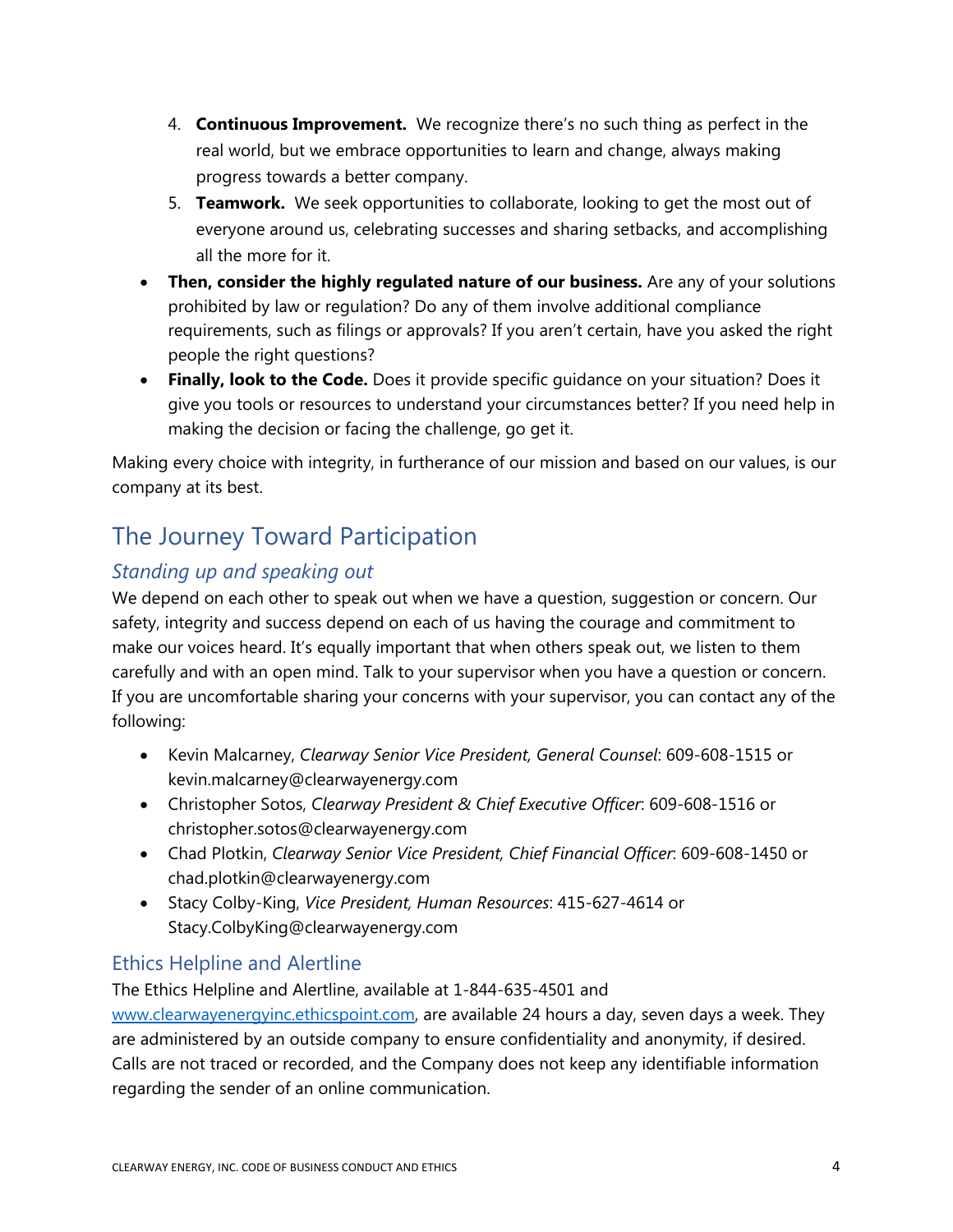### Warning: Retaliation prohibited

Retaliation of any kind against someone making a report that he or she believes to be true – which we call reporting in good faith – is not tolerated. Doing so would be contrary to our values and operating principles and prevent us from building a "speak out" culture. If you see, suspect or are subject to retaliation for speaking out, please contact any of the resources listed above. Of course, acting with integrity and respect requires that we make all our reports in good faith. Knowingly making a false report or failing to report a suspected violation may result in disciplinary action, up to and including termination.

#### Assisting in investigations

We operate in a complex, highly regulated environment, subject to oversight by a wide range of government agencies. For us to succeed in that environment and maintain our reputation for integrity, it is crucial for each of us to understand our responsibility to participate fully and honestly in any audit, investigation or inquiry, when asked to do so.

If you receive a notice from the Legal Department asking you to locate or retain documents or records of any kind, you'll need to do so without hesitation. Never alter, delete, destroy or hide records. This applies even if you haven't received a notice, but have reason to believe that documents or records you have or control may relate to a dispute or potential litigation.

If you receive a non-routine request for information from a government or regulatory agency, bring it to your manager's attention and contact the Legal Department immediately. Only the Legal Department is authorized to respond to or accept the service of legal papers (such as subpoenas) on Clearway's behalf.

If you have any questions at all about what to do, what to keep or whether you should speak to a regulator or investigator, contact the Legal Department. Of course, nothing in this section should be understood to prevent you from speaking to any government official or agency at any time on your own behalf.

For more information, see the section below on Market Manipulation and Regulation.

## Safety

#### *Leading the pack*

Safety makes our mission possible, so we embrace it with an ultimate goal of zero injuries, driven by a focus on preventive safety practices and a commitment to returning everyone back home to their loved ones every day. We all share a responsibility to keep each other and our operations safe. Whenever you notice unsafe conditions or see a potential problem, stop what you're doing and warn others. As soon as possible, notify your superior or other company management. By reporting problems immediately, we significantly reduce the risk of accident, injury and illness.

#### **Rule no. 1: If it isn't safe, don't do it.**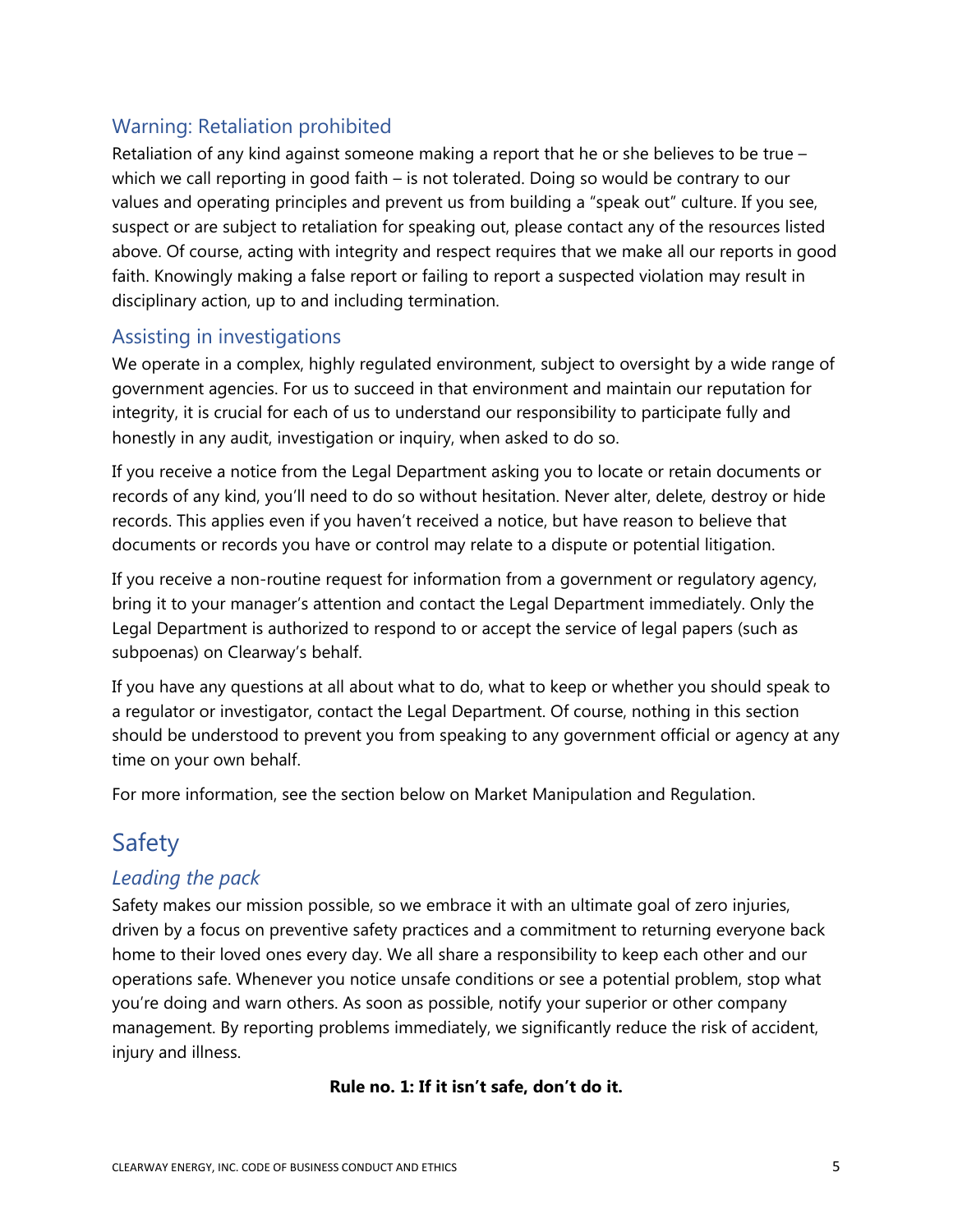To ensure the health and safety of all, we:

- Watch for any unsafe or potentially unsafe situation and report it immediately
- Keep public safety at the forefront of our minds when operating our businesses
- Participate in all company safety program training and activities
- Understand and comply with all safety and health laws and related company rules and regulations
- Use and wear required safety and personal protective equipment and clothing, and make sure others do as well
- Maintain facilities and equipment in a safe condition
- Stop any activity that puts the health or safety of others at risk

It's not a problem if your supervisor tells you to do a job and you stop work because of a potential safety hazard. It is a problem if you know about the potential safety hazard but continue work without telling anyone. Whether we work in an office or a power plant, safety matters most. Each of us plays a crucial role in keeping our company injury-free.

For more information, see the Clearway Safety Program.

#### **Report hazards**

Our business is subject to many rules and regulations, set by a wide variety of government agencies, industry organizations and energy exchanges. As a company, we are accountable for obeying all of these rules and regulations, reporting actual or suspected noncompliance and cooperating in audits, investigations and appropriate requests for information.

#### *Reporting for duty*

Physical and mental health are crucial to our ability to do our jobs effectively. We can help make our workplace safe and productive by:

- Always reporting to work free from the influence of alcohol or illegal drugs
- Never using, possessing, selling or distributing illegal drugs on company property or while conducting company business on or off company property

You may use legally prescribed drugs or over-the-counter medications as long as they don't affect your ability to perform your job safely and effectively. If you're ever concerned about anyone's ability to perform a job safely, including your own, speak up and tell a manager immediately.

If permissible under local law, the Chief Executive Officer or Chief Financial Officer may authorize serving alcohol on Company premises for special events.

For more information, see the Drug and Alcohol-Free Workplace Policy in the Employee Handbook.

#### **Better safe than sorry**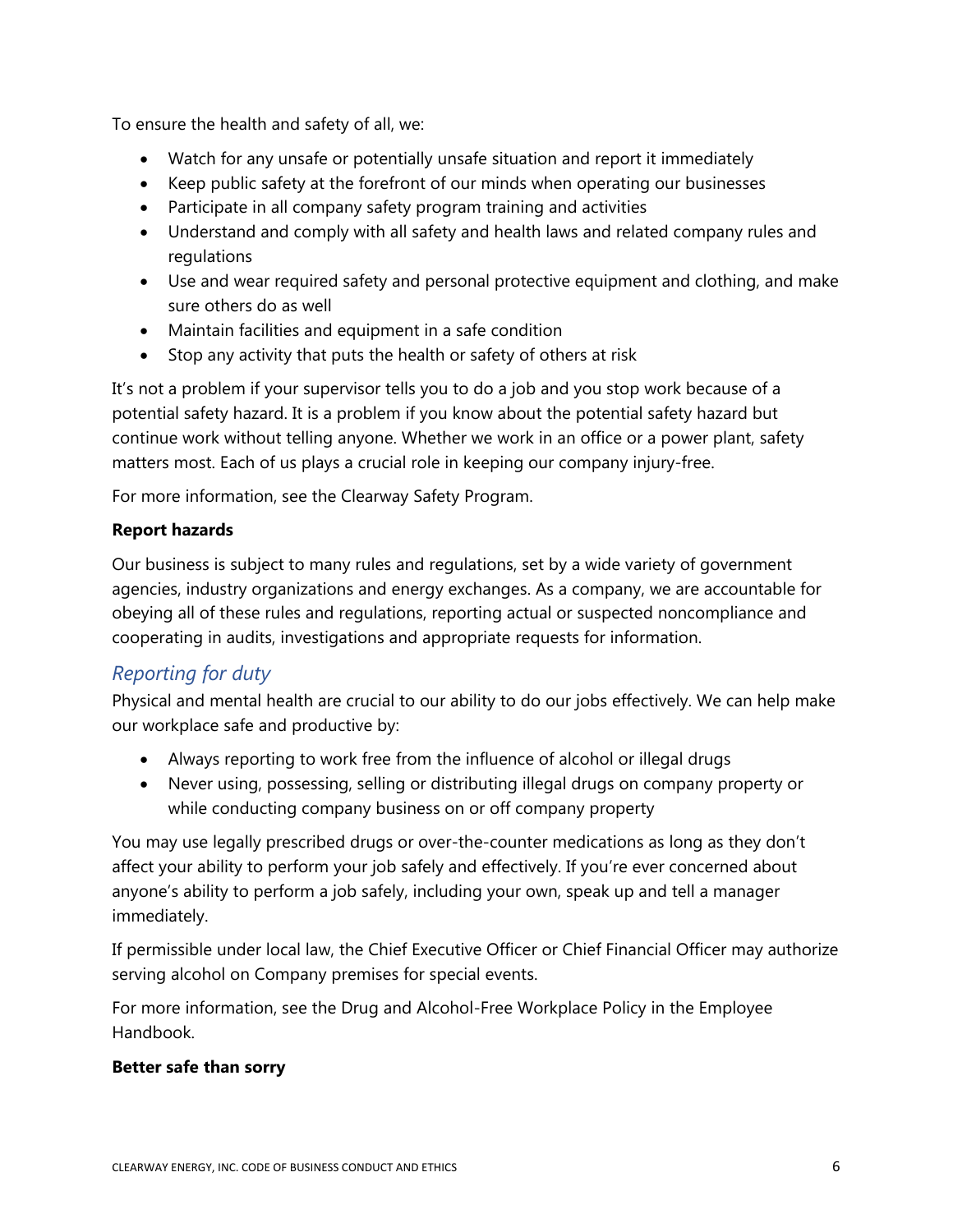**Q:** My doctor prescribed a medication for me that may cause drowsiness. Because we're pressed for time on this outage, I know I should tell the maintenance manager, but we're on a deadline and I feel like I shouldn't bother her with this information. Is it OK to keep working as long as I'm careful about it?

**A:** You should tell your supervisor immediately that you are on a prescribed medication that can make you drowsy. Safety is always more important than meeting a deadline. You show respect for yourself and your coworkers when you inform your supervisor and let her decide how best to handle the situation. Of course, you need not disclose to your supervisor the name of the medication or the reason you are taking it.

#### *Working to do good by the environment*

We respect our neighbors and their communities and strive to keep them safe by operating in ways that meet or exceed all applicable environmental laws and regulations.

- Where can I report a safety or environmental concern?
- Your supervisor
- Mitch Samuelian, Vice President, Operations and Maintenance, Clearway Energy Group: 480-424-1673 or mitch.samuelian@clearwayenergy.com
- You can also contact your supervisor, the Legal or Human Resources departments, or the Alertline or Ethics Helpline

For more information, see the Clearway Environmental Policy and Procedures Manual.

### **Teamwork**

In our complex business, it's essential that we work together as a team, harnessing the power of our combined skills, experience and mindset to address business opportunities and solve problems.

### *Sharing goals and avoiding conflicts*

Creating a world powered by clean energy by safely providing clean, competitive and reliable energy requires all of our best efforts. Staying focused on our customers means avoiding situations where our personal interests might differ from our company's and could influence our business decisions. It's important to recognize conflicts of interest and to disclose them when they occur or have the potential to occur. Conflicts of interest harm our company because those involved aren't working toward the same goals as the rest of the team, and they can undermine our confidence in one another or create the appearance of unfairness in the workplace.

Here are a few common conflicts of interest you might encounter:

- *You have a second job*. Hourly employees need their supervisor's approval when they have or take on a second job. Second jobs for exempt employees require the approval of the Chief Executive Officer. Among the factors to be considered are whether:
	- o The other job might interfere with you giving the company your best efforts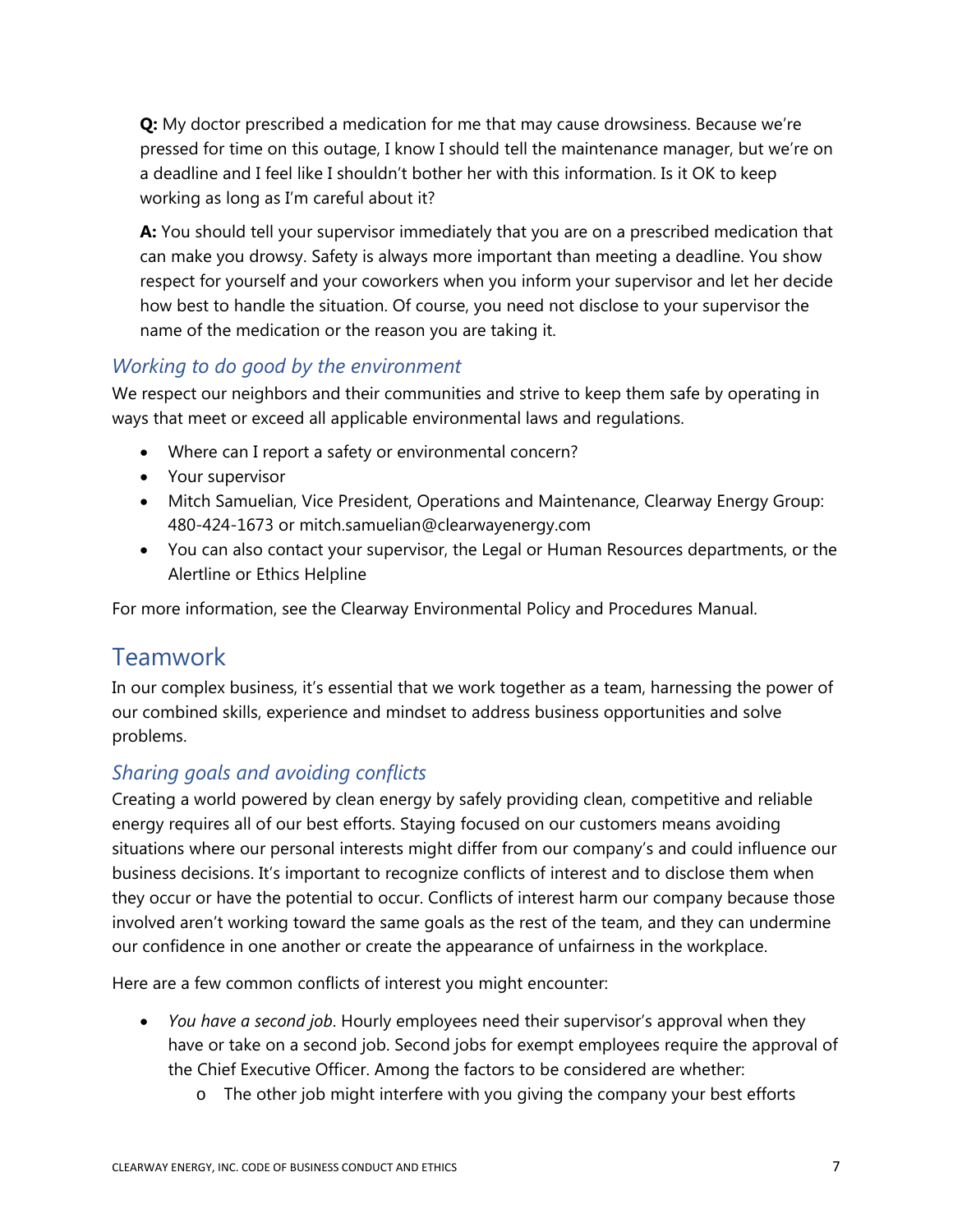- o The other job is with a competitor or a company that does business with the company
- o You might have to use company time or resources to support your other job
- *You conduct company business with a relative or close friend*. This is almost always a problem and is prohibited, including when:
	- o You're responsible in whole or in part for dealing with, hiring, paying, buying from or selling to your relative's or friend's business
- *You're in a position to influence the hiring of, or conditions of employment for, someone with whom you have a personal relationship, or vice versa*. This kind of conflict arises when:
	- o An employee is supervised anywhere along the "chain of command" by a relative or close friend
	- o An employee has an intimate relationship with another employee who is in a position to influence anything about his or her conditions of employment
- *You or a member of your immediate family has an interest in a company that competes or does business with our company*. This may not be a problem unless the interest is important enough to you that it could affect the decisions you make at the company in any way.

For more information, see the Employee Handbook for the Nepotism Policy.

## Respect

We treat each other with respect every step of the way. Together, we demonstrate respect for our shareholders and customers by creating value for their benefit. Our respect for the communities where we operate is reflected in our many efforts to be good neighbors and our commitment to protecting and improving the environment.

#### *Diversity and equal opportunity in employment*

A diverse workforce is a strength. Our different backgrounds, experiences and perspectives expand our company's knowledge base and enhance our abilities. Our fundamental respect for one another requires that every decision we make – about who to consider for hire, who to promote or discipline, or how we staff a project – is based on an individual's merits and our company's needs, regardless of:

- Race
- Color
- Religion
- National origin
- Genetic information
- Gender, gender identity or gender expression
- Age
- Physical or mental disability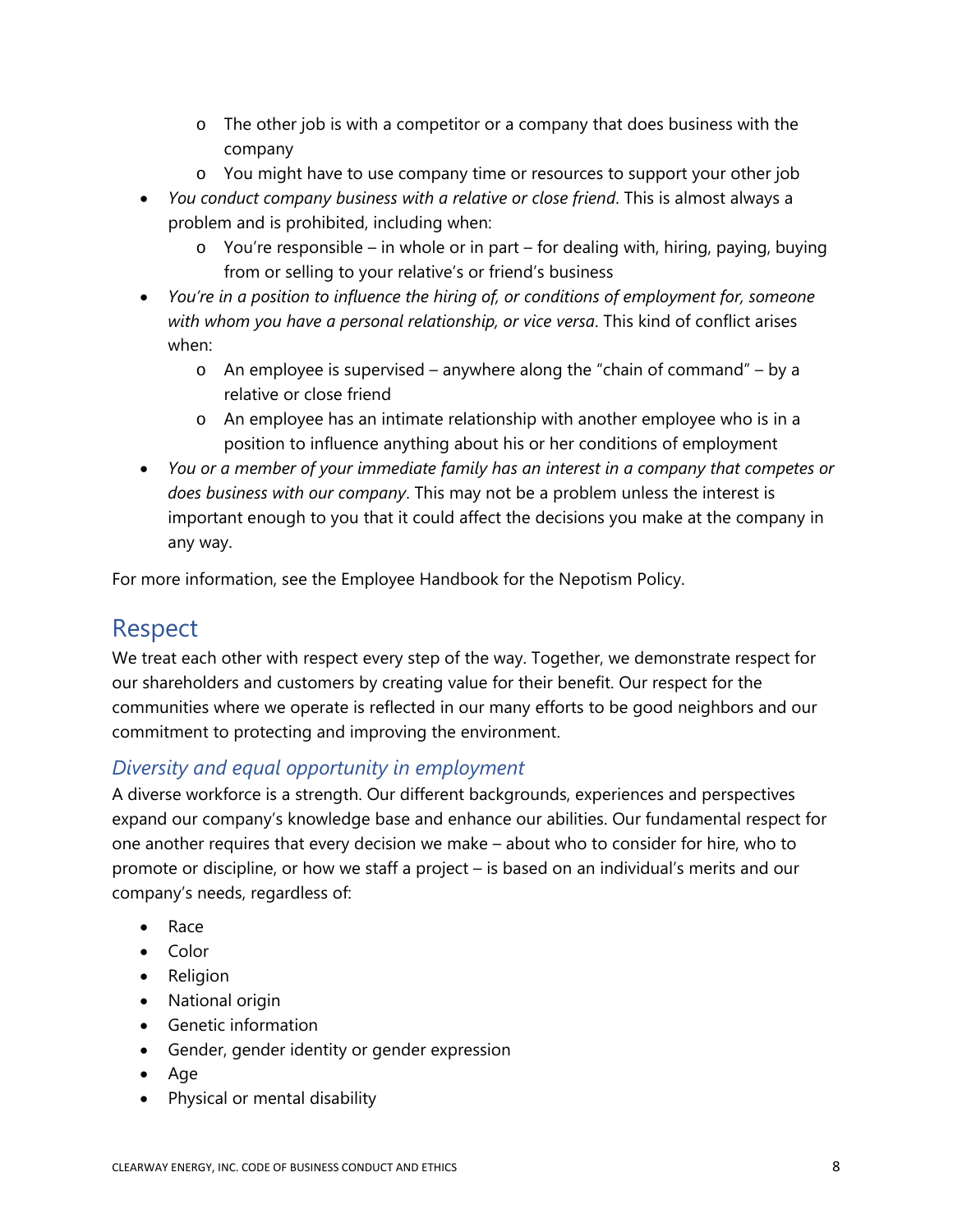- Marital status
- Sexual orientation
- Veteran status

Speak out if you experience or witness discrimination in hiring, promotion, transfer, training, layoff, termination or compensation and benefits. Tell your supervisor or Human Resources, or contact the Ethics Helpline or Alertline. Supervisors must report complaints they receive regarding discrimination to Human Resources. Speaking out about discrimination is a matter of living our core values of respect and exemplary leadership. We don't tolerate retaliation against employees or applicants who report discrimination in good faith.

#### *Fair employment practices*

Fair employment practices do more than keep our company in compliance with applicable labor and employment laws. They contribute to a culture of respect. Our company is committed to complying with all applicable laws pertaining to freedom of association, privacy, collective bargaining, immigration, working time, wages and hours, as well as laws prohibiting forced, compulsory and child labor, and employment discrimination. We require the same commitment from all of our suppliers. Beyond legal compliance, we strive to create an environment considerate of all employees wherever the company conducts business.

For more information, see the Employee Handbook for the EEO Policy.

#### *Keeping our company harassment free*

Teamwork and respect help ensure a safe, positive, professional work environment. Eliminating harassment and bullying allows everyone at our company to thrive. Harassment is speech, behavior or conduct that creates an intimidating, hostile or offensive work environment, or limits someone's performance or potential, and is based on that person's race, color, religion, national origin, ancestry, gender, gender identity, gender expression, genetic information, sexual orientation, marital status, family status, age, physical or mental disability, veteran or military status, or other protected characteristic. Even conduct intended as a joke or a compliment can be taken as harassment because it's the recipient's perception of the situation, not the intention of the person who created it, that counts. Harassment by anyone (including, but not limited to, employees, supervisors, contractors and vendors) is prohibited and should be reported if you become aware of it.

Behaviors to avoid include:

- Unwanted physical contact or sexual advances
- Offensive comments about an individual's appearance, religion, ethnicity, sexual orientation or any other protected characteristic
- Inappropriate, sexually explicit or offensive jokes or language
- Making hiring, continued employment or positive evaluations dependent on the performance of sexual favors or the receipt of romantic attention
- Retaliation for reporting harassment or threatening to report harassment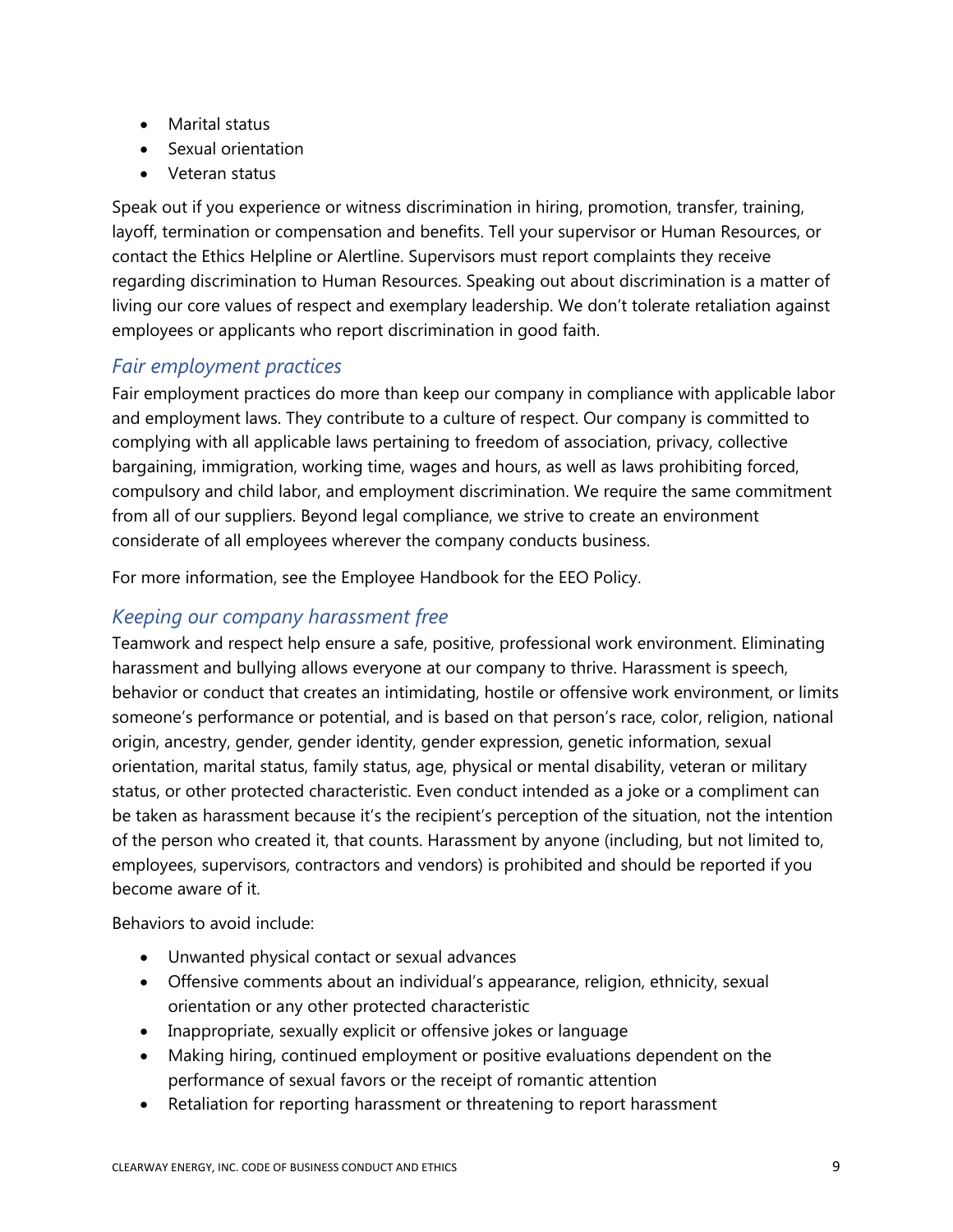Just as there is no place for harassment, there is also no room for bullying. We do not tolerate or engage in bullying, including physical or verbal abuse, intimidation or threats, aggressive behavior, teasing or practical jokes.

Speak out if you experience or witness harassment or bullying. Complaints will be objectively investigated and, where appropriate, remedial measures will be taken. By holding fast to our values of teamwork, respect and exemplary leadership, we can avoid such situations.

For more information, see the Employee Handbook for the Harassment Free Workplace Policy.

#### *Data privacy*

We often have access to the personal information of job applicants, customers, our colleagues and others. Many of us work in an open-office environment where sensitive or confidential information is prevalent. We have a responsibility to keep it safe and secure. We don't discuss or disclose personal information for any reason other than as absolutely needed to do our jobs. We safeguard reports and electronic data in our workplace. Personal information about employees includes records of personal or sensitive data about others, such as:

- Contact information
- Banking information
- Salary and benefit details
- Health and insurance information
- Performance reviews
- Disciplinary communications
- Attendance records

We don't release any of this information to third parties without the prior approval of the Legal Department.

#### *Workplace violence prevention*

We're committed to keeping every company facility a safe and positive workplace, free of violence and threats. Physical or verbal intimidation, coercion or violence of any kind in any aspect of our business isn't tolerated. Additionally, we don't bring weapons or other dangerous or hazardous devices onto company property or into company vehicles (except as specifically authorized in our Workplace Violence Prevention Policy). If you witness workplace violence or the potential for violence, or you feel your or your colleagues' safety is at risk, ensure your own safety first and then call 911 or other emergency services as appropriate. Thereafter, call a supervisor or any of the officers listed in the Code.

For more information, see the Employee Handbook for the Workplace Violence Prevention Policy.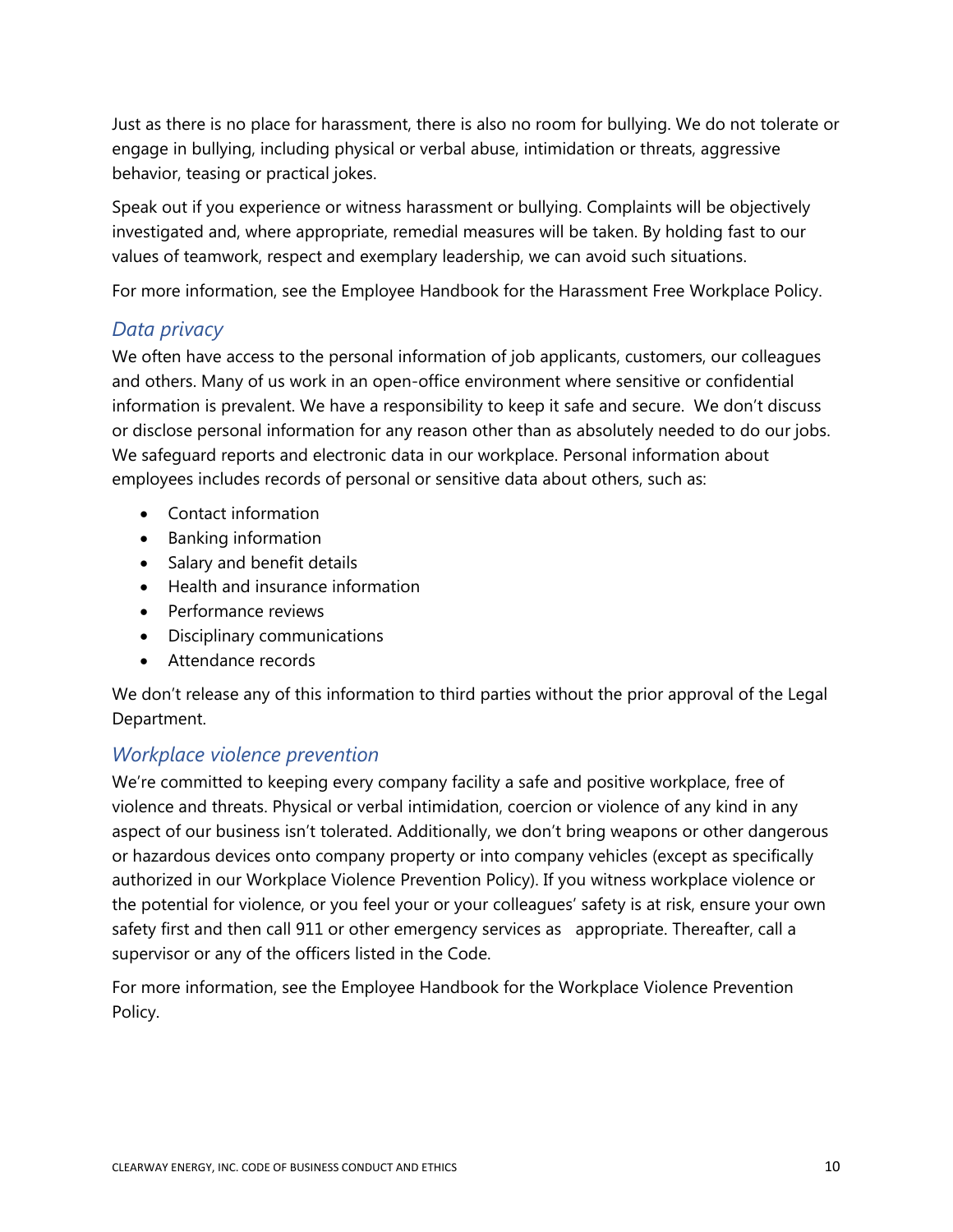## **Integrity**

Integrity is the power that drives our company. We say what we mean and do what we say. We make ethical decisions, recognizing that how we do our work is as important as the work we do. Integrity is fundamental to our relationships with each other, the organizations with which we are connected and the communities we have the privilege to serve. Together we strive toward our shared purpose.

#### *Gifts and entertainment*

Giving and receiving small gifts and sharing reasonable meals and appropriate entertainment are ways to connect with people and deepen business relationships. Integrity requires that we never offer or accept gifts, entertainment or other favors that are, or may appear to be, intended to influence the business decisions of those receiving them. If someone offers you a valuable gift or extravagant entertainment, politely decline the offer and discuss it with your supervisor. If it is impossible to return or decline it, contact the General Counsel in writing, immediately, for instructions.

For more information, see the Gift and Receipt of Business Entertainment Policy.

#### *Bribery, kickbacks and corruption*

We don't engage in bribery, kickbacks or corruption, or anything that looks even remotely like them. We're scrupulous in our business dealings and even more careful in our interactions with public or government officials. It's also up to us to make certain that the consultants, agents and anyone else acting on our behalf meet these same high standards.

Corruption in all its forms has serious legal consequences for the companies and individuals who become involved in it. More importantly, it is terribly destructive by distorting markets, dragging down economic development and wreaking havoc on local communities. That's why we know and abide by applicable antibribery and anticorruption laws.

#### *Keeping your distance from decision makers*

In the course of our work, we frequently communicate with judges, government employees and regulators who decide on the permits, applications, bids, contracts, rules and rates that affect our business. We forcefully advocate our positions on the record and avoid informal or personal contact with these decision makers about a pending matter when doing so would constitute an improper attempt to influence their determination. Follow all rules regarding such communications, including rules restricting nonpublic or off-the-record communications.

For more information, contact the General Counsel.

#### *Fair dealing*

We win business and further our mission based on the power of our ideas and the character of our people. We treat everyone with integrity and deal fairly with coworkers, customers, business associates, suppliers, competitors and government representatives. We're truthful about material facts, and never conceal or misrepresent them. We are forthright about our identities as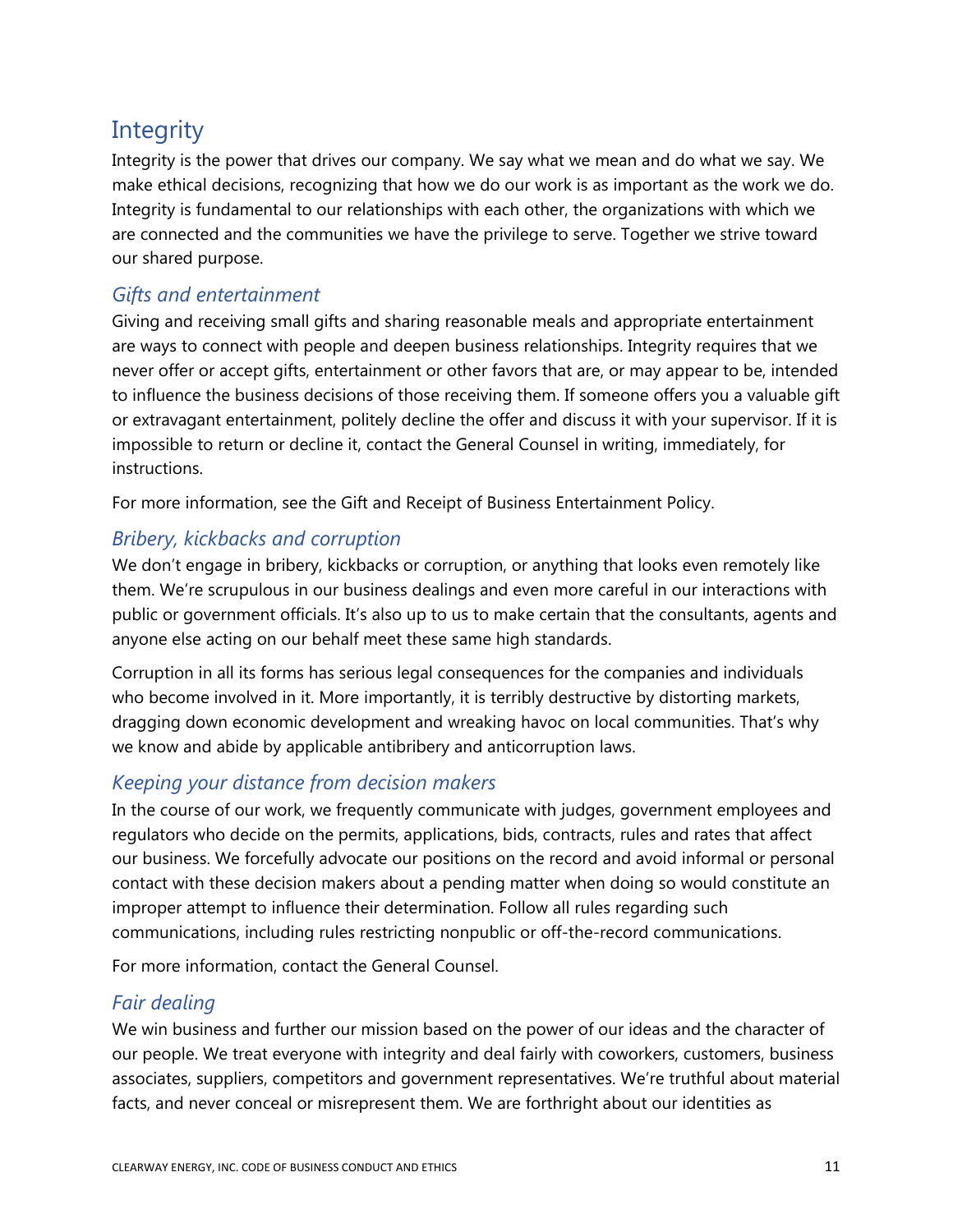Clearway employees, never disguising our identities to gain access to information that would not be given to us as Clearway employees and never hiring a third party to obtain information in ways we could not do ourselves.

#### *Competition and antitrust*

Our success rests on the merits of our products and services and the passion with which we believe in them. We fully comply with the applicable antitrust and competition laws everywhere we do business, whether or not anyone is watching. These laws vary from country to country, but in general, they protect consumers by prohibiting competitors from acting together for the purpose of controlling prices or reducing competition. Prohibited activities include:

- Price-fixing and bid-rigging
- Agreements with competitors not to deal with a customer or supplier
- Agreements with competitors to limit production
- Misrepresentations, including false or misleading advertising, regarding our own or a competitor's product or service

We also need to ensure that third parties working on our behalf do not engage in anticompetitive practices that could violate those laws or harm Clearway's business or reputation. If you're involved in or considering a transaction or arrangement of any sort with a competitor, or that could restrict competition in any way, contact the Legal Department for more information.

#### *Conferences, trade associations and industry events*

Conferences and other industry events pose a particular risk because they present opportunities for improper communications with representatives of other companies. Even casual talk or jokes with competitors about prices, terms, bids or marketing plans could serve as evidence of an illegal conspiracy. If you're engaged in a conversation or part of a presentation with a competitor on a matter affecting competition, stop it, explain why you're doing so, leave and immediately contact the Legal Department.

#### *Market manipulation and regulation*

When it comes to selling power, we have compliance obligations under the rules of the Commodities Futures Trading Commission, the Federal Energy Regulatory Commission, the North American Electric Reliability Corporation, the relevant independent systems operators and many others. Compliance with the market manipulation rules of these agencies, as well as those of the other organizations and exchanges, is vital to our integrity, reputation and success.

Market manipulation rules prohibit actions or transactions that have no legitimate business purpose and are meant to – or reasonably could – manipulate market prices, conditions or rules for electric energy or electricity products. Examples include wash trades, transactions based on the provision of false or misleading information and artificially created congestion.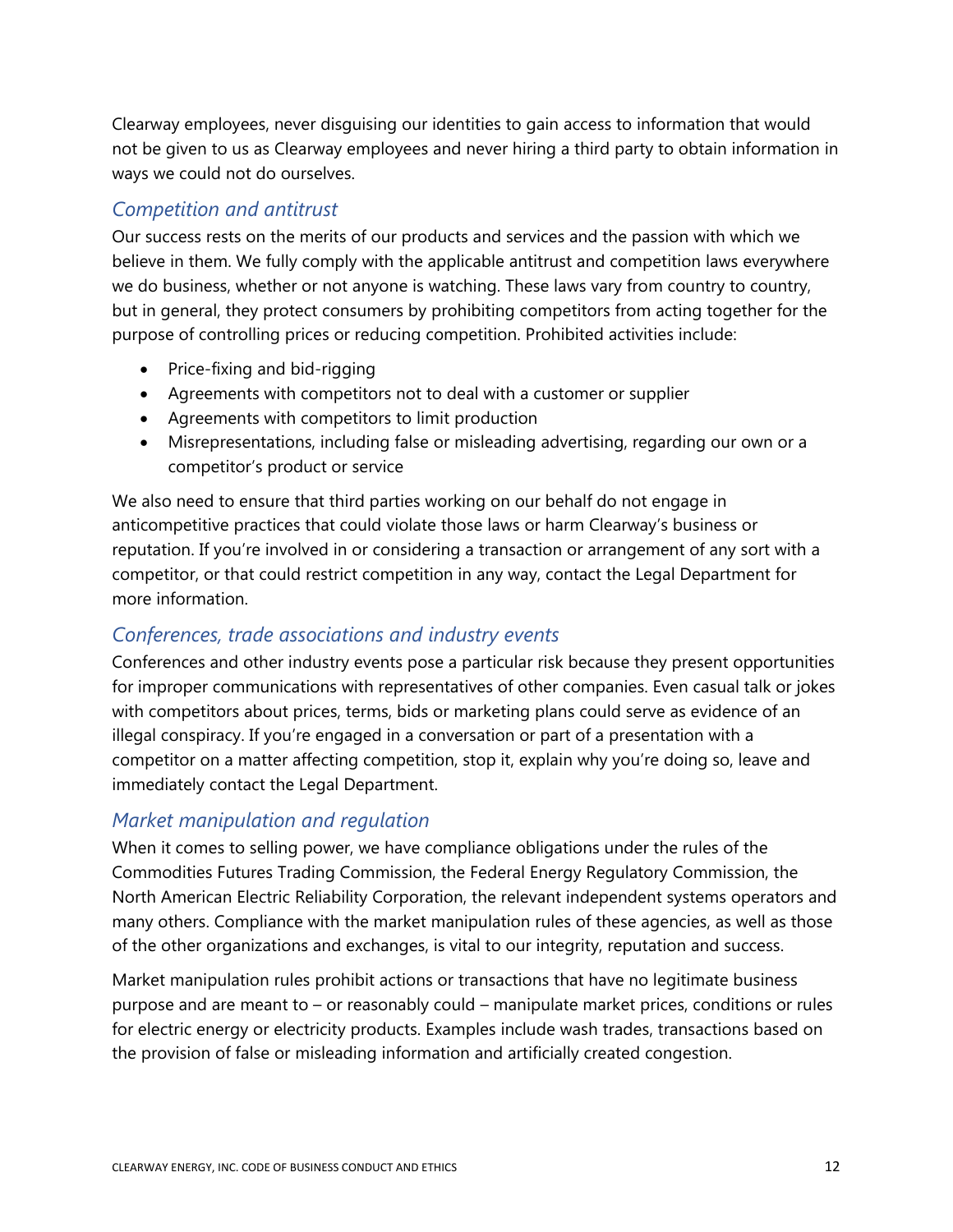Make sure you are familiar with the legal and regulatory requirements associated with your job and the jobs of those who report to you, and seek appropriate guidance and training from the Risk, Regulatory Compliance or Legal departments.

For more information, see the Risk Management Policy.

#### *Insider trading*

Many of us have access to information that, if made public, might affect the share price of Clearway Energy, Inc. or other publicly traded companies, including our suppliers, customers and potential merger and acquisition targets. This is "material nonpublic information" and we have a legal and ethical duty not to disclose it to anyone. It's against the law to trade in the stock (or other securities) of any company while you have material, nonpublic information regarding that company or regarding developments that could affect that company, or to provide that information to anyone else for them to trade based on it. If you're unsure whether you or anyone else can lawfully engage in any transaction related to a stock or other security, contact the Legal Department.

For more information, see the Securities Trading and Nondisclosure Policy.

### Value Creation

Our goal is always to create value. The company's capital resources, physical assets and professional expertise must be applied in a manner that creates maximum value for our shareholders, customers, colleagues and the communities we serve.

#### *Protecting corporate assets*

Through hard work and financial discipline, Clearway accumulates assets that fuel our success. It's our responsibility – to each other, the Company and our shareholders – to ensure that we keep them safe and use them efficiently. Our assets include everything from our accounts receivable and cash on hand to the energy we produce and the fuel we may use to generate it. They include all equipment, systems, records, buildings, real estate, vehicles, plans and intellectual property – everything we own or lease or are entitled to. We use Clearway assets for business purposes only, except for the very limited personal use permitted by this Code and Company policy. Whether it's a phone, laptop, data sheet or vehicle, we treat company assets with care – guarding against waste, damage and theft. We remove, duplicate, re-create, destroy, publish, sell or give away company assets only as directed by company policies.

#### *Maximizing corporate opportunities*

In the course of our work or because of the positions we hold and the information to which we have access, we may occasionally come upon valuable business opportunities. Because these opportunities belong to Clearway, we present them promptly to our supervisors or to senior company leaders so that Clearway can benefit from them. Whether or not Clearway makes use of a particular opportunity, the prior written approval of the General Counsel is required before an employee may take personal advantage of it.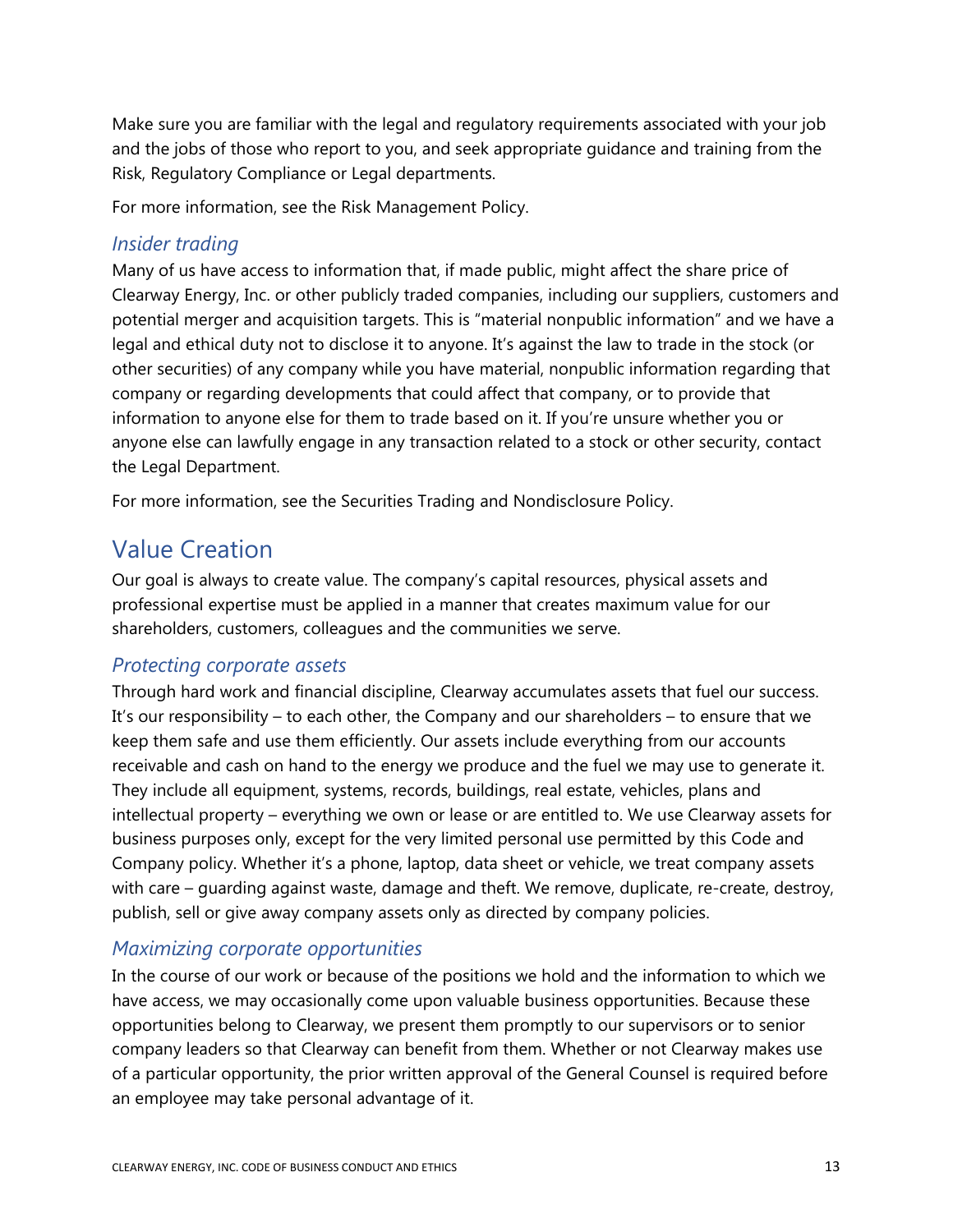#### *Personal use of company systems*

Our IT systems, including our telephone, email, computer systems, intranet and internet, are company property and critical to the process of creating value. Occasional use of these systems for personal reasons is permitted, as long as it does not interfere with anyone's work. Personal use should be limited and may never include illegal, offensive, harassing or discriminatory activity. When making personal use of Clearway's systems, don't expect the messages, data or files you send or receive to be private. Subject to applicable laws and agreements, Clearway may access any communications or data on these systems, without your permission, at any time and for any reason.

For more information, see the IT Policy.

#### *Confidential and proprietary information*

Clearway's assets are the future of Clearway, and our success depends on keeping and sensitive nonpublic information regarding such assets confidential. These include Clearway's intellectual property, trade secrets, patents, registered and unregistered copyrights, trademarks, service marks, ideas and inventions. The ideas, inventions, improvements and any other intellectual property you create or develop in the course of your work for Clearway are also Clearway assets. As you create or develop them, contact your manager promptly to make sure they are protected properly.

Much of our proprietary information is confidential, meaning it's not available to the public. This includes:

- Unreleased financial results and data
- Undisclosed intellectual property (such as inventions, software, designs, process improvements and other trade secrets not submitted for patent, trademark or copyright protection)
- Strategic and marketing plans
- Supplier lists and bills of materials
- Nonpublic and draft bids, responses and proposals

To protect this information, we never discuss it where we might be overheard, display it where anyone who shouldn't see it might, or leave it where it might be lost or stolen.

#### **Digital safety**

In our increasingly interconnected digital world, the risk of losing valuable information is significant and growing. The loss or theft of a laptop, smartphone or even thumb drive can lead to a massive data breach, damage to our hard-won competitive advantage and significant financial impact. Unless specifically authorized to do so, never download confidential or proprietary data to portable or personal devices. If you are authorized, make sure to encrypt the download properly and that the device is protected. Never transfer the information to a personal device or network. We transfer confidential or proprietary information to third parties only when we have a signed nondisclosure agreement approved by the Legal Department. We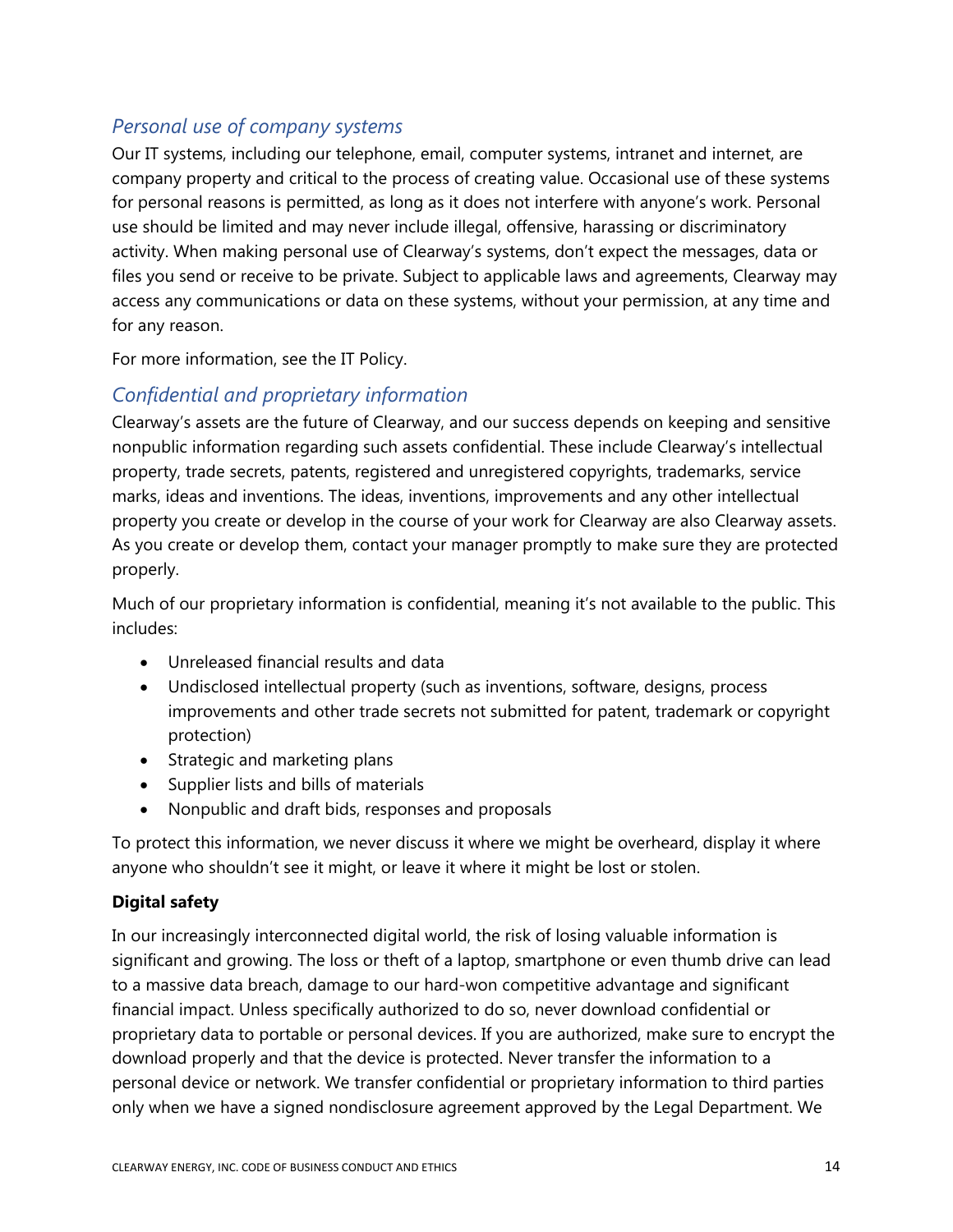protect information received from others under a nondisclosure agreement as carefully as we protect our own.

**Q:** I'm giving a presentation about the future of power generation to a business group. Do I need to do anything in advance?

**A:** Share your presentation with your manager and with the Legal and Communications departments, well ahead of time, to ensure that it doesn't contain confidential information.

For more information, see the Communications Policies.

#### *Respecting others' right of way*

We respect the intellectual property rights of others, using a product or innovation or duplicating copyrighted works only when we have permission to do so. Generally, the licenses covering the software we employ limit the number of authorized Clearway users, so we copy any software onto other devices only with the prior approval of the IT Department.

#### *Accurate recording and reporting*

The integrity of our business records is crucial to our success. Complete and accurate records are fundamental to sound decision-making and a vital aspect of our compliance, legal, financial and management obligations. We create and maintain these records carefully and honestly, always providing full, fair, accurate, timely and understandable disclosures in all public reports and communications. We do not create false or misleading records or deviate from established accounting procedures

#### *Records management*

Clearway's Records Management Policy applies to all records we create, electronic or hard copy, in the course of our work, and we follow them closely. If you're unsure of whether, how or how long to keep a record of any kind, contact the Legal Department. The Legal Department may override normal retention schedules in certain situations. Because the loss or destruction of records related to investigations or lawsuits can have very significant consequences, such "legal holds" must be followed carefully as soon as they are received. If you're not sure of what's required, or if you become aware of a subpoena, pending or contemplated litigation, or a governmental investigation, notify the Legal Department immediately.

For more information, see the [Records Management Policy.](https://onenrg.sharepoint.com/:b:/r/sites/omni/Business%20Standards/Records%20Management%20Policy.pdf)

#### *Public communications and media inquiries*

We have a responsibility to protect Clearway's reputation and confidential information when we communicate with the public. To ensure that our public communications are accurate, complete and in compliance with applicable law and internal policy, refer all inquiries from news media, securities analysts and investors to the Communications or Investor Relations Departments, as appropriate. Only they and select members of senior management are authorized to speak for Clearway.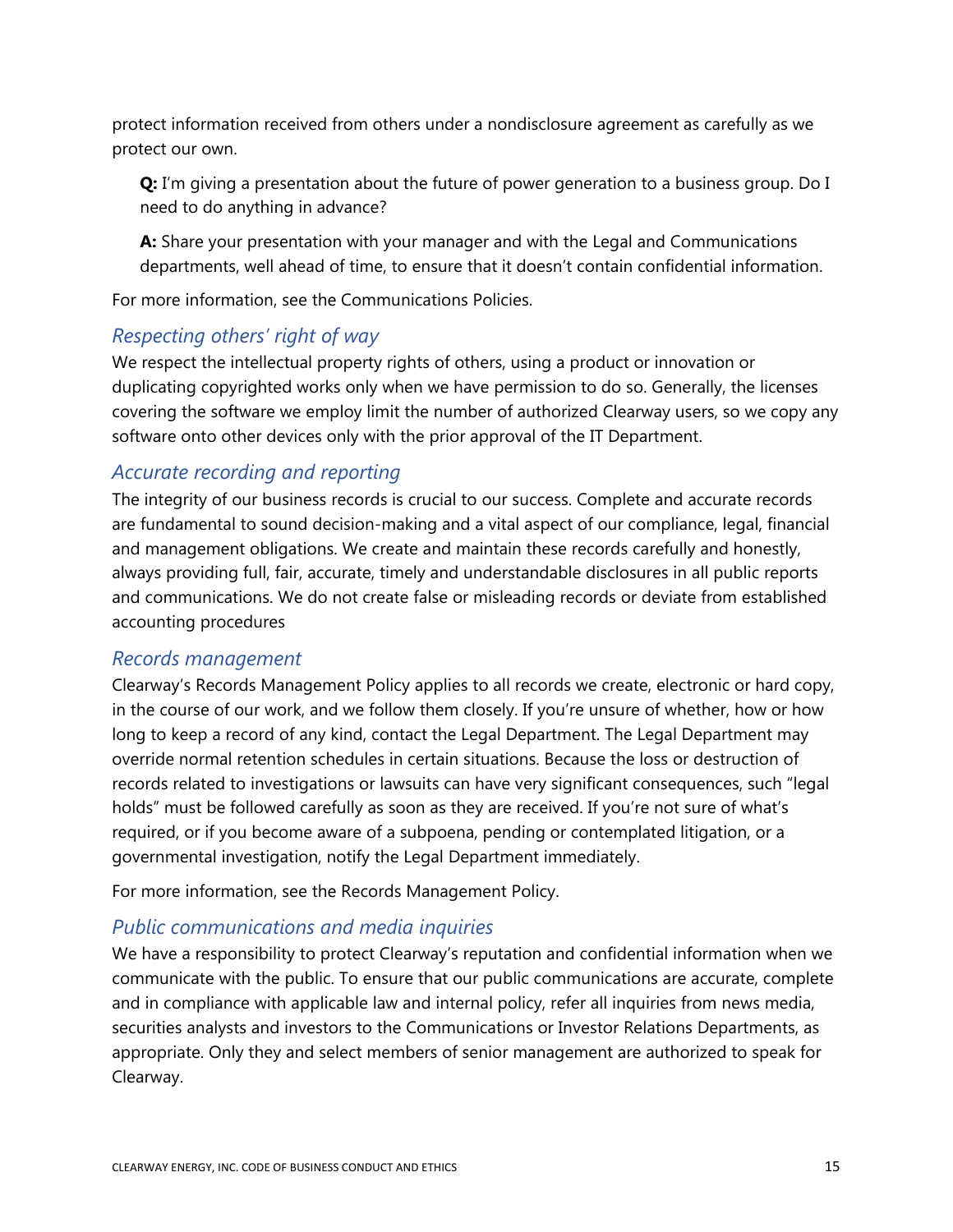#### *Social media: Proceed with caution*

When used wisely, social media helps us connect with our customers and spread the word about Clearway's products and services. However, because content on social media is usually not subject to prior internal review, moves quickly and unpredictably and is impossible to retract or delete, we make sure what we post is consistent with Clearway's values and identity. When posting on blogs or other online forums, be up front about your connection to Clearway, making clear that you're speaking for yourself and not on behalf of Clearway unless specifically authorized to do so. Act with integrity and don't publish, post or disclose proprietary or other confidential information. Avoid commenting negatively on the Company's customers and business relationships. Don't threaten or harass your colleagues or share their personal information without their permission. Remember, if you have a concern to express about the Company or your colleagues, you can always contact the Ethics Helpline or use any other internal communication channel.

## Exemplary Leadership

Regardless of our positions within the company, we are all leaders. We exercise leadership by making decisions based on our values, in support of our mission and to create value. We carefully develop our plans, communicate them effectively and implement them decisively.

#### *Creating a sustainable energy future*

Each of us works to create a world powered by clean energy by safely providing clean, competitive and reliable energy while continually growing our business.

#### *Government relations*

As an industry leader and committed corporate citizen, Clearway regularly keeps government and regulatory officials informed about our operations, products and services. Exemplary leadership in government relations means we're proud of our work, excited to share our positions and eager to shape the discourse. Those of us responsible for contact with these officials understand and comply with the laws and rules governing lobbying and corporate political activity.

#### *Political contributions*

In certain limited circumstances, the company may contribute to federal, state or local candidates. However, contributions to any political party, candidate or campaign (including hosting a site visit or other public event) must be permissible under applicable law and require the prior written approval of the General Counsel. Such approval is also required for any gift or entertainment of public officials, or any employee or representative of any governmental entity. Certain governmental entities have "pay to play" restrictions that limit the ability to make personal political contributions without potentially interfering with our company business.

For example, such a contribution could disqualify us from receiving a contract from an entity under the control of the candidate or elected official. Because these rules are quite complex, you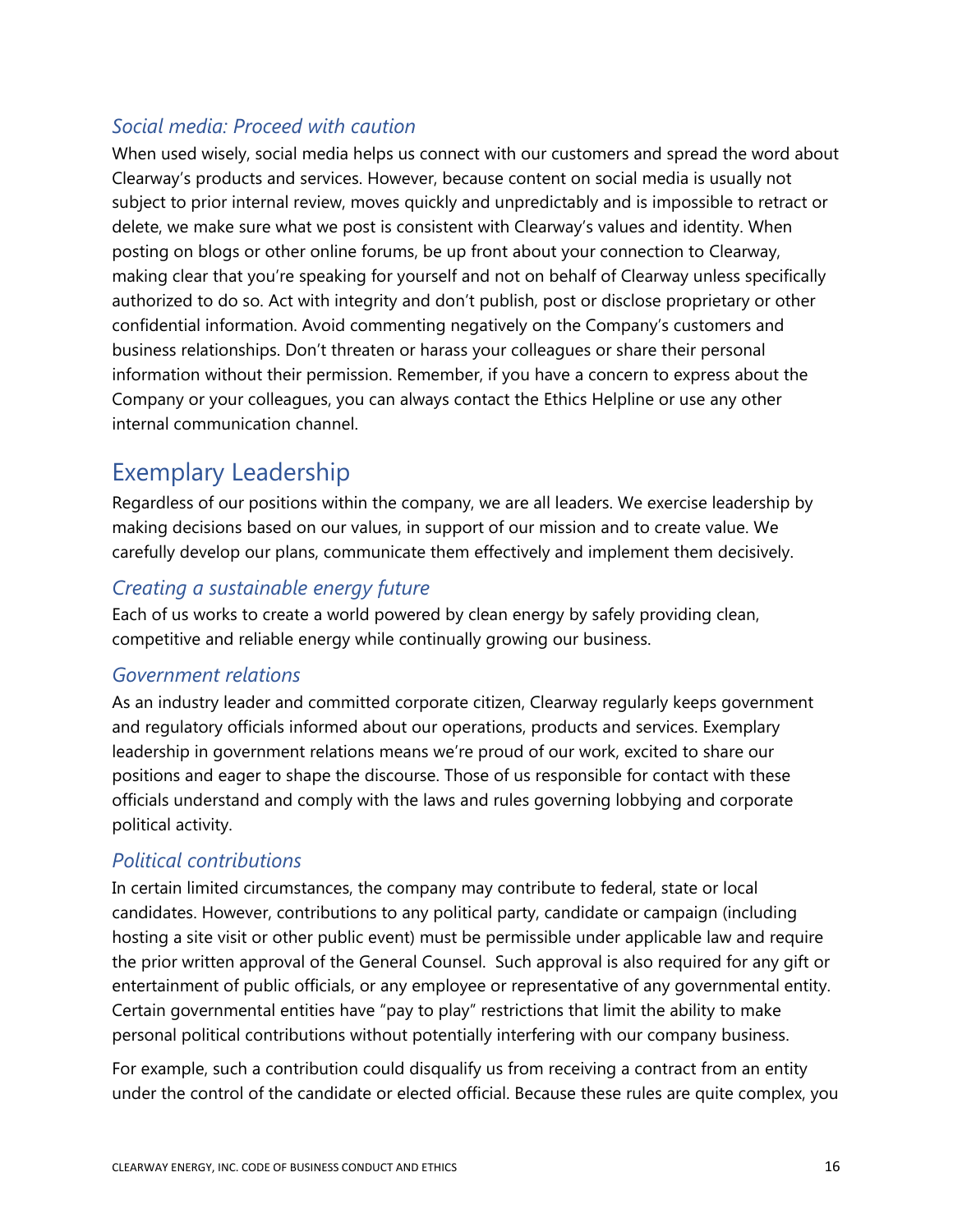should seek guidance from the Legal Department before making personal political contributions.

### *Political participation*

We're all free to participate in the civic and political activities of our communities. When we do, we must make clear that we are speaking and acting as individuals – not on behalf of Clearway. If you choose to participate in the political process, please do so on your time, using your own resources. Don't use company computer systems, email addresses or other property to express your personal political views or to benefit a political candidate or campaign.

Each of us has the right to run for and hold public office. In light of the potential conflicts of interest, however, get approval from the Vice President, Governmental Affairs prior to seeking or accepting any public office. The Company will exert no pressure, directly or indirectly, upon employees with respect to the execution of their duties in public office.

#### *Annual certification*

Each year, Clearway employees, officers and directors are required to certify that they have read and understand the Code, and that they agree to abide by it.

## Clearway Directors

Members of Clearway's Board of Directors, like Clearway officers and employees, are subject to all of the requirements of this Code, just as they are committed to our shared mission, values and operating principles. As directors, however, they are also subject to certain other legal, regulatory and corporate governance requirements.

#### *Reporting violations*

Directors should report suspected violations of the law, the Code or company policies to the General Counsel.

#### *Conflicts of interest*

Directors dedicate their best efforts to advancing the company's interests, independent of outside influences. However, the company may find it appropriate to nominate as directors those who have industry knowledge, experience or relationships although they carry with them the potential to create actual or potential conflicts of interest. Directors must promptly disclose personal interests or other circumstances that might constitute the appearance of or an actual conflict of interest to the chairperson of the Board and the General Counsel.

#### *Nondisclosure*

No director shall disclose any company confidential information to any third party (including any affiliate or associate of such director, in accordance with the Securities Exchange Act of 1934) without the specific authorization of the Board of Directors by a resolution of a majority of the Board. In the event of noncompliance, as determined by a resolution of a majority of the Board, appropriate consequences shall be determined, also by a resolution of a Board majority. Such